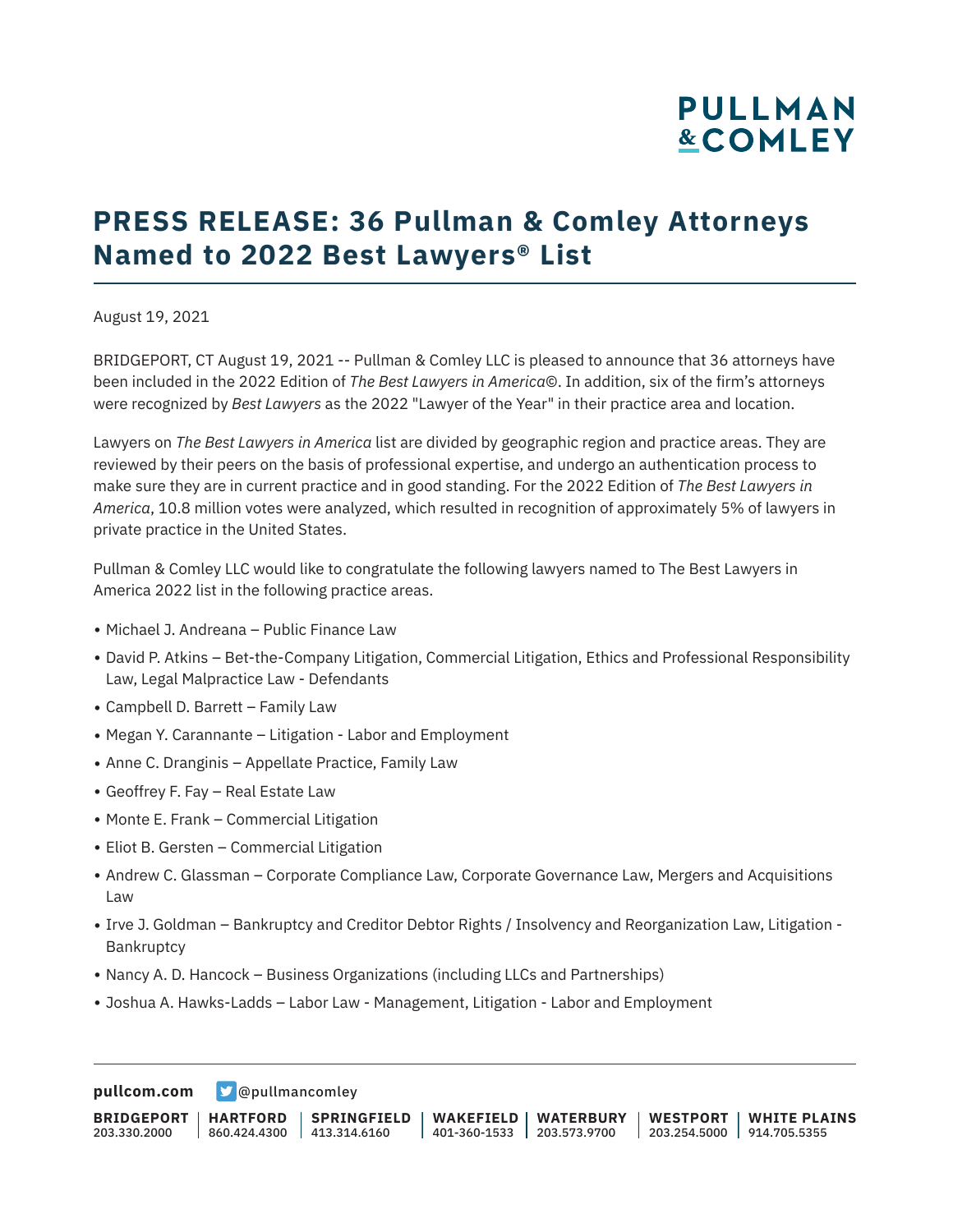### PRESS RELEASE: 36 Pullman & Comley Attorneys Named to 2022 Best Lawyers® List

- Lee D. Hoffman Energy Law, Energy Regulatory Law, Environmental Law
- Robert L. Holzberg Arbitration, Mediation
- $\bullet$  Brion J. Kirsch Real Estate Law
- Frederic Lee Klein Energy Law, Water Law
- Jon T. Kukucka Family Law, Family Law Arbitration
- Lynda B. Munro Family Law, Family Law Arbitration, Family Law Mediation, Mediation
- Gary B. O'Connor Litigation Real Estate, Real Estate Law
- Jonathan B. Orleans Employment Law Management, Litigation Labor and Employment
- Alan S. Parker Trusts and Estates
- Michael E. Riley Arbitration
- Richard C. Robinson Litigation Construction
- Stephen M. Sedor Education Law, Employment Law Management, Labor Law Management, Litigation -Labor and Employment
- Gregory F. Servodidio Eminent Domain and Condemnation Law
- James T. Shearin Bet-the-Company Litigation, Commercial Litigation, Litigation Antitrust, Litigation Banking and Finance, Litigation - Intellectual Property, Litigation - Securities
- John F. Stafstrom Jr. Public Finance Law
- James B. Stewart Trusts and Estates
- Marcy Tench Stovall Ethics and Professional Responsibility Law, Legal Malpractice Law Defendants
- Diane W. Whitney Commercial Litigation, Environmental Law

#### **Six Attorneys Named "Lawyer of the Year"**

Within the *Best Lawyers in America* list, only a single lawyer in each practice area and designated metropolitan area is honored as the "Lawyer of the Year," making this accolade particularly significant. These lawyers are selected based on particularly impressive voting averages received during the peer review assessments. Receiving this designation reflects the high level of respect a lawyer has earned among other leading lawyers in the same communities and the same practice areas for their abilities, their professionalism and their integrity.

Pullman & Comley would like to congratulate the following attorneys recognized by *Best Lawyers* as the 2022 "Lawyer of the Year" in the practice areas and locations listed below.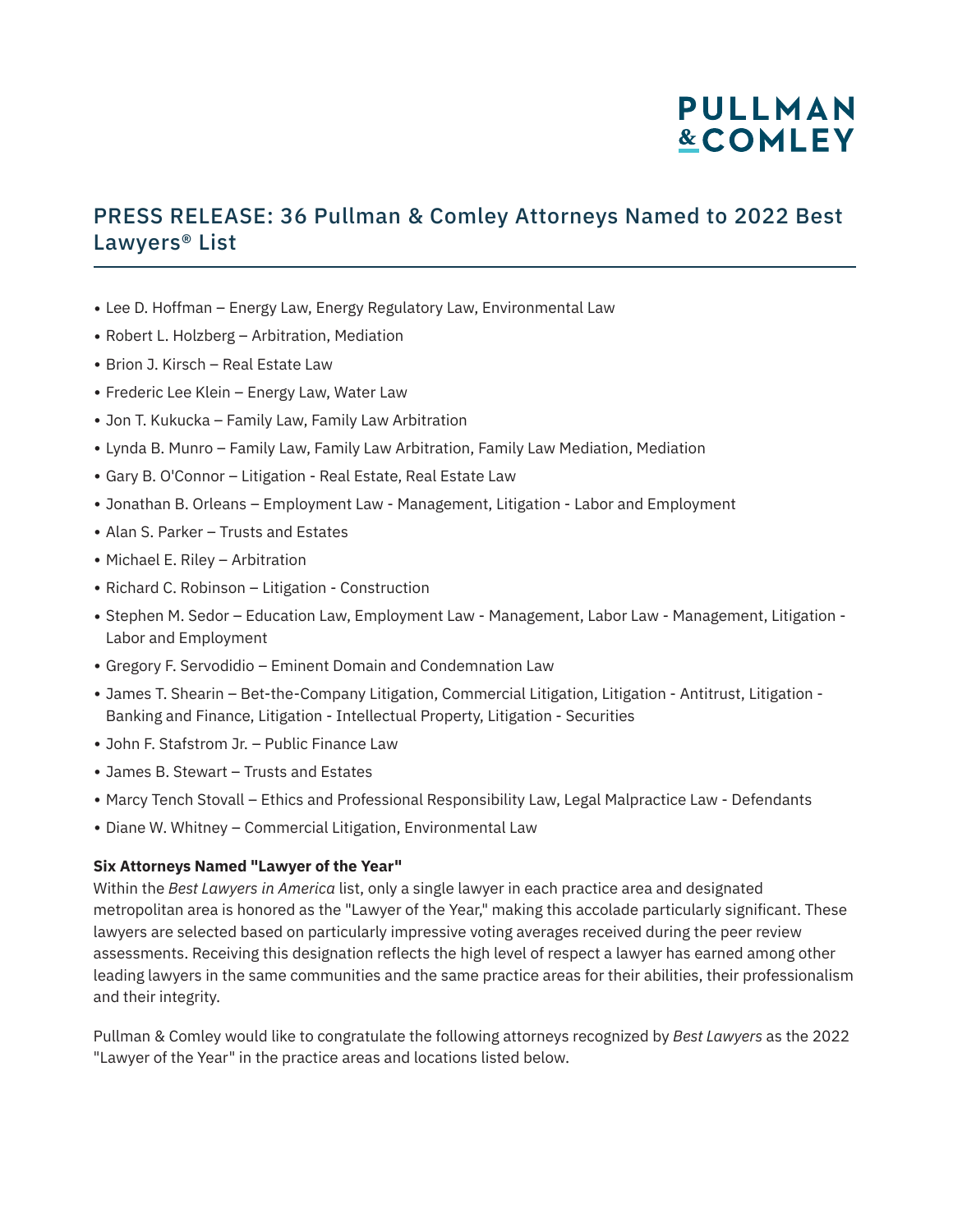### PRESS RELEASE: 36 Pullman & Comley Attorneys Named to 2022 Best Lawyers® List

- Campbell D. Barrett Family Law (Hartford)
- Andrew C. Glassman Mergers and Acquisitions Law (Hartford)
- Irve J. Goldman Bankruptcy and Creditor Debtor Rights / Insolvency and Reorganization Law (Stamford)
- Robert L. Holzberg Mediation (Hartford)
- Lynda B. Munro Family Law (Stamford)
- Stephen M. Sedor Employment Law Management (Stamford)

*Note: The metropolitan area location categories are assigned by Best Lawyers and may not reflect the Pullman & Comley office where these attorneys most commonly work.*

#### **"Ones to Watch"**

Pullman & Comley would also like to congratulate the following attorneys recognized by *Best Lawyers* as "Ones to Watch" in the following practice areas.

- Johanna S. Katz Appellate Practice, Commercial Litigation, Construction Law, Family Law
- Thomas S. Lambert Commercial Litigation, Litigation Construction, Product Liability Litigation -**Defendants**
- Kelly F. O'Donnell Corporate Law, Mergers and Acquisitions Law, Tax Law, Technology Law, Trusts and Estates
- Erick A. Russell Banking and Finance Law, Municipal Law
- Kelly A. Scott Family Law, Family Law: Arbitration and Mediation
- Zachary T. Zeid Employee Benefits (ERISA) Law, Labor and Employment Law Management

#### **About Pullman & Comley**

Pullman & Comley is one of Connecticut's largest firms and, for more than 100 years, has provided a wide range of legal services to clients in the New England region, as well as throughout the United States and internationally. Pullman & Comley's major practice areas include business organizations and finance; government finance; health care; labor, employment law and employee benefits; litigation; property tax and valuation; real estate, land use and environmental; and trusts and estates. The firm has offices in Bridgeport, Hartford, Stamford, Waterbury and Westport, Connecticut; White Plains, New York; and Springfield, Massachusetts. The firm is an active member of the Law Firm Alliance, an international affiliation of law firms. For more information, please visit www.pullcom.com.

#### **About Best Lawyers**

Since it was first published in 1983, *Best Lawyers* has become universally regarded as the definitive guide to legal excellence. To learn more about the methodology used by Best Lawyers, please click here.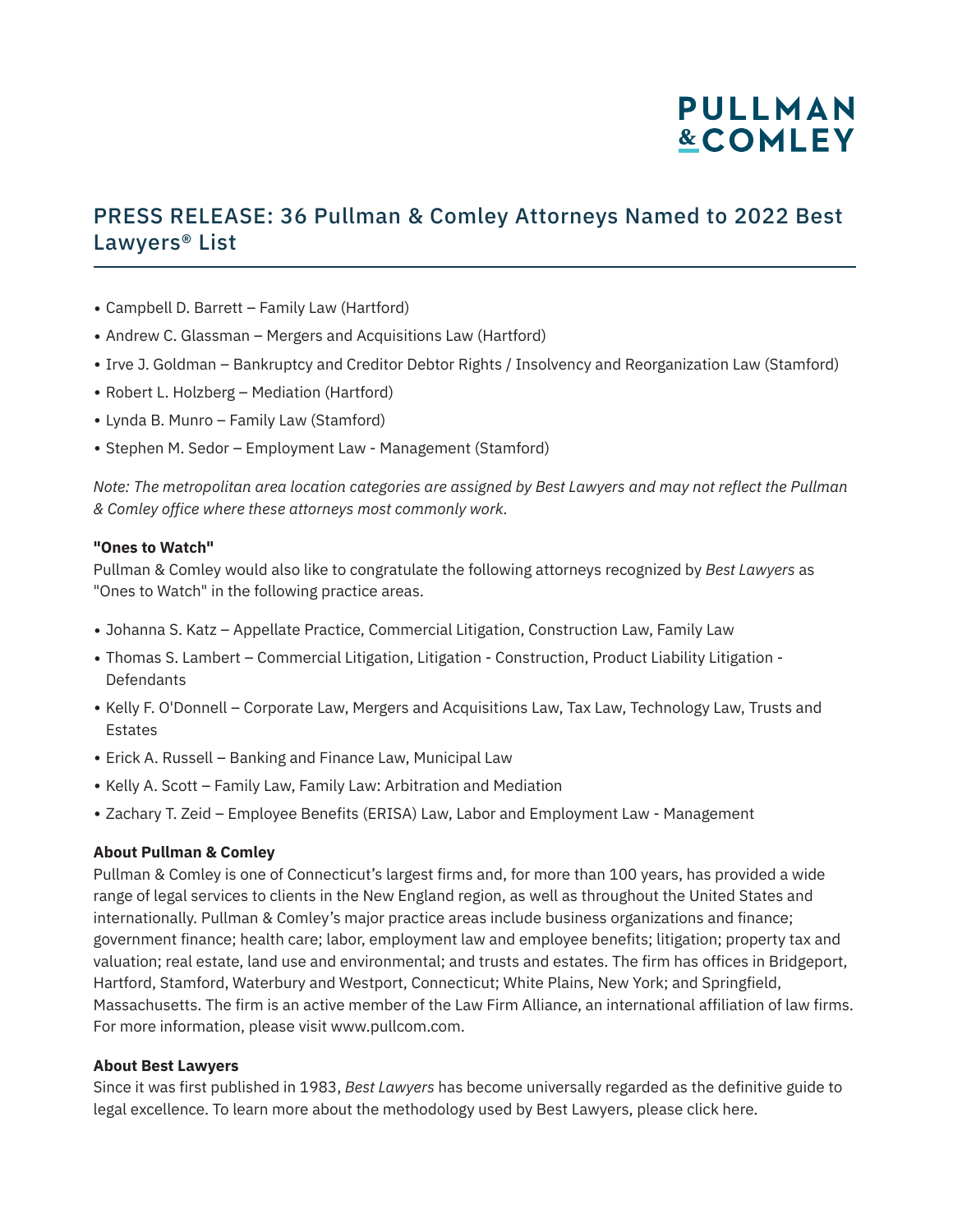### PRESS RELEASE: 36 Pullman & Comley Attorneys Named to 2022 Best Lawyers® List

### **Professionals**

Michael J. Andreana David P. Atkins Campbell D. Barrett Megan Youngling Carannante Anne C. Dranginis Geoffrey F. Fay Monte E. Frank Eliot B. Gersten Andrew C. Glassman Irve J. Goldman Nancy A. D. Hancock Joshua A. Hawks-Ladds Lee D. Hoffman Robert L. Holzberg Brion J. Kirsch Frederic Lee Klein Jon T. Kukucka Thomas S. Lambert Lynda B. Munro Gary B. O'Connor Jonathan B. Orleans Alan S. Parker Michael E. Riley Richard C. Robinson Erick A. Russell Kelly A. Scott Stephen M. Sedor Gregory F. Servodidio, CRE James T. Shearin John F. Stafstrom Jr.